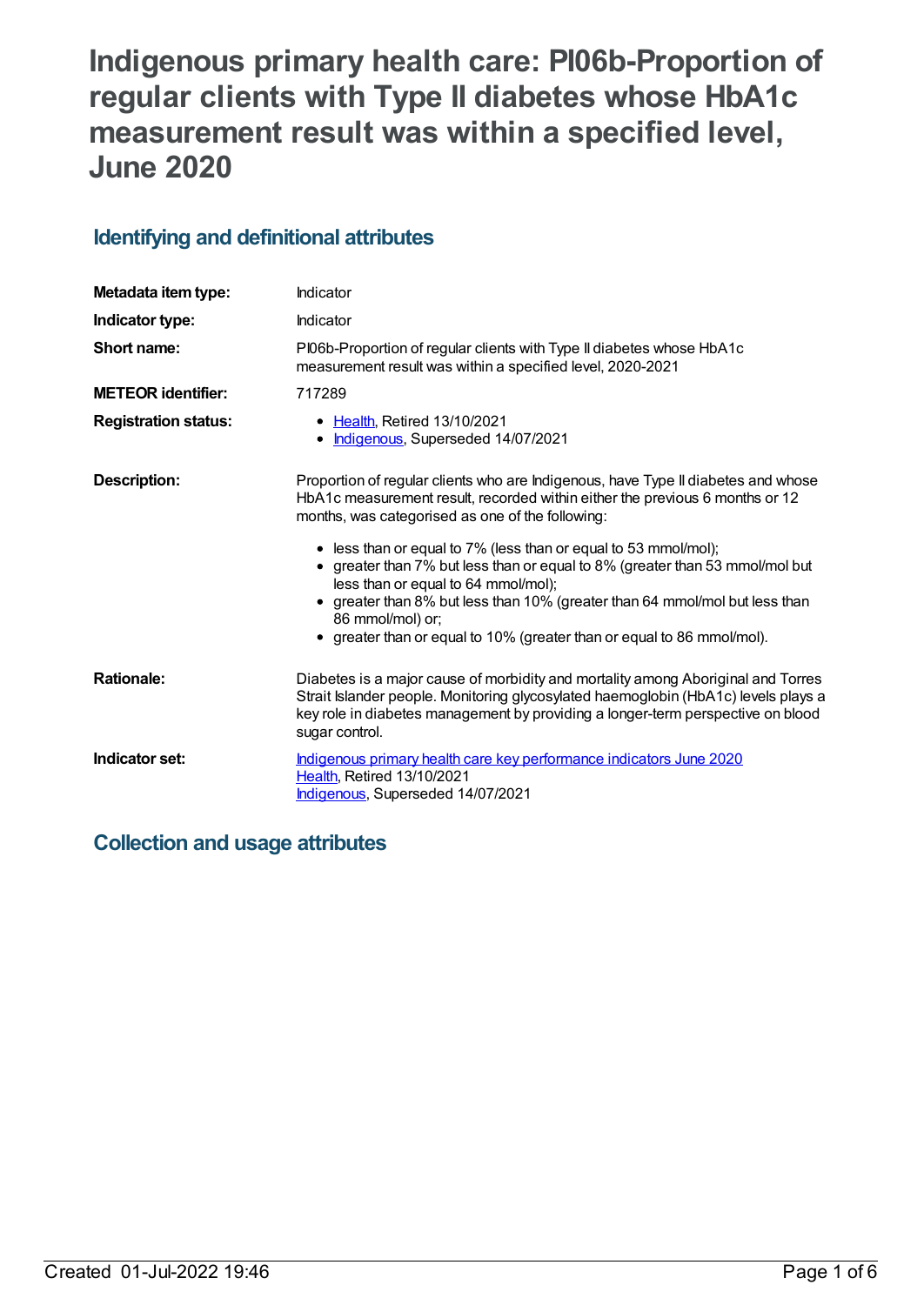| <b>Computation description:</b> | Proportion of regular clients who are Indigenous, have Type II diabetes and whose<br>HbA1c measurement result, recorded within the previous 6 months or 12 months,<br>was categorised as one of the following:                                                                                                                                                                                                  |
|---------------------------------|-----------------------------------------------------------------------------------------------------------------------------------------------------------------------------------------------------------------------------------------------------------------------------------------------------------------------------------------------------------------------------------------------------------------|
|                                 | • less than or equal to 7% (less than or equal to 53 mmol/mol);<br>• greater than 7% but less than or equal to 8% (greater than 53 mmol/mol but<br>less than or equal to 64 mmol/mol);<br>• greater than 8% but less than 10% (greater than 64 mmol/mol but less than<br>86 mmol/mol) or;<br>• greater than or equal to 10% (greater than or equal to 86 mmol/mol).                                             |
|                                 | 'Regular client' refers to a client of an Australian Government Department of Health-<br>funded primary health-care service (that is required to report against the Indigenous<br>primary health care key performance indicators) who has an active medical record;<br>that is, a client who has attended the Department of Health-funded primary health-<br>care service at least 3 times in the last 2 years. |
|                                 | Exclude Type I diabetes, secondary diabetes, gestational diabetes mellitus (GDM),<br>previous GDM, impaired fasting glucose (IFG), impaired glucose tolerance (IGT).                                                                                                                                                                                                                                            |
|                                 | Presented as a percentage.                                                                                                                                                                                                                                                                                                                                                                                      |
|                                 | Calculated separately for each HbA1c range, for each time period.                                                                                                                                                                                                                                                                                                                                               |
|                                 | Include only the most recent HbA1c measurement from each time period.                                                                                                                                                                                                                                                                                                                                           |
|                                 | If the client has had their HbA1C measured more than once in the relevant period,<br>only the most recently recorded result is included in this calculation.                                                                                                                                                                                                                                                    |
| <b>Computation:</b>             | (Numerator + Denominator) x 100                                                                                                                                                                                                                                                                                                                                                                                 |
| Numerator:                      | Calculation A: Number of regular clients who are Indigenous, have Type II diabetes<br>and whose HbA1c measurement result, recorded within the previous 6 months, was<br>less than or equal to 7% (less than or equal to 53 mmol/mol).                                                                                                                                                                           |
|                                 | Calculation B: Number of regular clients who are Indigenous, have Type II diabetes<br>and whose HbA1c measurement result, recorded within the previous 6 months, was<br>greater than 7% but less than or equal to 8% (greater than 53 mmol/mol but less<br>than or equal to 64 mmol/mol).                                                                                                                       |
|                                 | Calculation C: Number of regular clients who are Indigenous, have Type II diabetes<br>and whose HbA1c measurement result, recorded within the previous 6 months, was<br>greater than 8% but less than 10% (greater than 64 mmol/mol but less than 86<br>mmol/mol).                                                                                                                                              |
|                                 | Calculation D: Number of regular clients who are Indigenous, have Type II diabetes<br>and whose HbA1c measurement result, recorded within the previous 6 months, was<br>greater than or equal to 10% (greater than or equal to 86 mmol/mol).                                                                                                                                                                    |
|                                 | Calculation E: Number of regular clients who are Indigenous, have Type II diabetes<br>and whose HbA1c measurement result, recorded within the previous 12 months,<br>was less than or equal to 7% (less than or equal to 53 mmol/mol).                                                                                                                                                                          |
|                                 | Calculation F: Number of regular clients who are Indigenous, have Type II diabetes<br>and whose HbA1c measurement result, recorded within the previous 12 months,<br>was greater than 7% but less than or equal to 8% (greater than 53 mmol/mol but<br>less than or equal to 64 mmol/mol).                                                                                                                      |
|                                 | Calculation G: Number of regular clients who are Indigenous, have Type II diabetes<br>and whose HbA1c measurement result, recorded within the previous 12 months,<br>was greater than 8% but less than 10% (greater than 64 mmol/mol but less than 86<br>mmol/mol).                                                                                                                                             |
|                                 | Calculation H: Number of regular clients who are Indigenous, have Type II diabetes<br>and whose HbA1c measurement result, recorded within the previous 12 months,<br>was greater than or equal to 10% (greater than or equal to 86 mmol/mol).                                                                                                                                                                   |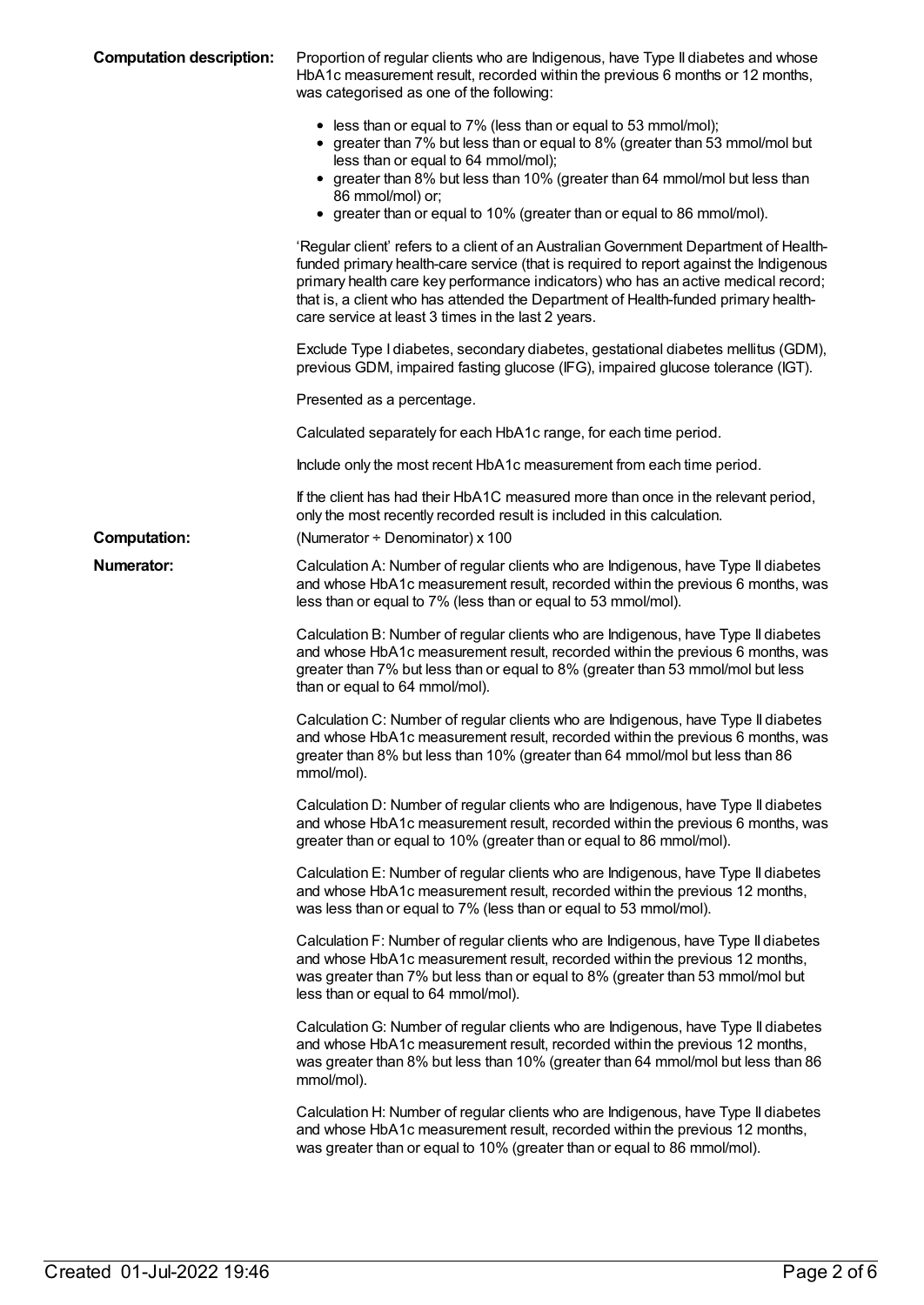[Person—diabetes](https://meteor.aihw.gov.au/content/270194) mellitus status, code NN

**Data Source**

[Indigenous](https://meteor.aihw.gov.au/content/430643) primary health care data collection

**NMDS / DSS**

[Indigenous](https://meteor.aihw.gov.au/content/715320) primary health care NBEDS 2020–21

**Guide for use**

Type II diabetes only.

#### **Data Element / Data Set**

[Person—glycosylated](https://meteor.aihw.gov.au/content/589601) haemoglobin level, code N

**Data Source**

[Indigenous](https://meteor.aihw.gov.au/content/430643) primary health care data collection

**NMDS / DSS**

[Indigenous](https://meteor.aihw.gov.au/content/715320) primary health care NBEDS 2020–21

#### **Guide for use**

Response to this is conditional on responding 'yes' to having had an HbA1c measurement result recorded within the previous 6 months or 12 months.

#### **Data Element / Data Set**

Person-Indigenous status, code N

**Data Source**

[Indigenous](https://meteor.aihw.gov.au/content/430643) primary health care data collection

**NMDS / DSS**

[Indigenous](https://meteor.aihw.gov.au/content/715320) primary health care NBEDS 2020–21

### **Data Element / Data Set**

[Person—regular](https://meteor.aihw.gov.au/content/686291) client indicator, yes/no code N

#### **Data Source**

[Indigenous](https://meteor.aihw.gov.au/content/430643) primary health care data collection

**NMDS / DSS**

[Indigenous](https://meteor.aihw.gov.au/content/715320) primary health care NBEDS 2020–21

**Denominator:** Calculation A, B, C, D: Total number of regular clients who are Indigenous, have Type II diabetes and have had an HbA1c measurement result recorded within the previous 6 months.

> Calculation E, F, G, H: Total number of regular clients who are Indigenous, have Type II diabetes and have had an HbA1c measurement result recorded within the previous 12 months.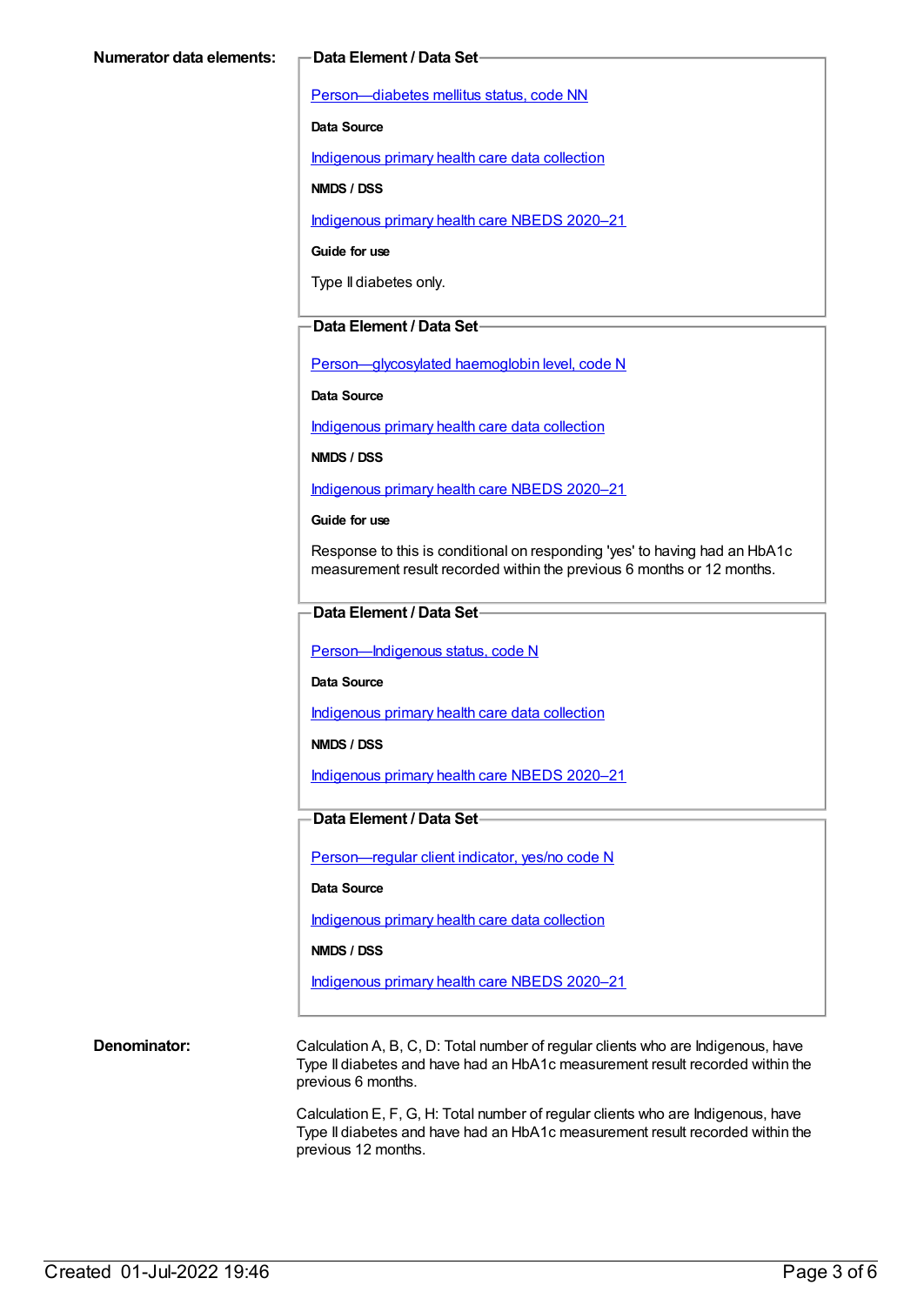#### **Denominator data elements:**

#### **Data Element / Data Set**

[Person—diabetes](https://meteor.aihw.gov.au/content/270194) mellitus status, code NN

**Data Source**

[Indigenous](https://meteor.aihw.gov.au/content/430643) primary health care data collection

**NMDS / DSS**

[Indigenous](https://meteor.aihw.gov.au/content/715320) primary health care NBEDS 2020–21

**Guide for use**

Type II diabetes only.

#### **Data Element / Data Set**

[Person—glycosylated](https://meteor.aihw.gov.au/content/441495) haemoglobin measurement result recorded indicator, yes/no code N

**Data Source**

[Indigenous](https://meteor.aihw.gov.au/content/430643) primary health care data collection

**NMDS / DSS**

[Indigenous](https://meteor.aihw.gov.au/content/715320) primary health care NBEDS 2020–21

**Data Element / Data Set**

Person-Indigenous status, code N

**Data Source**

[Indigenous](https://meteor.aihw.gov.au/content/430643) primary health care data collection

**NMDS / DSS**

[Indigenous](https://meteor.aihw.gov.au/content/715320) primary health care NBEDS 2020–21

### **Data Element / Data Set**

[Person—regular](https://meteor.aihw.gov.au/content/686291) client indicator, yes/no code N

**Data Source**

[Indigenous](https://meteor.aihw.gov.au/content/430643) primary health care data collection

**NMDS / DSS**

[Indigenous](https://meteor.aihw.gov.au/content/715320) primary health care NBEDS 2020–21

#### **Disaggregation:** 1. Sex:

a) Male b) Female 2. Age group: a) 0–4 years b) 5–14 years c) 15–24 years d) 25–34 years e) 35–44 years f) 45–54 years

g) 55–64 years h) 65 years and over

Created 01-Jul-2022 19:46 Page 4 of 6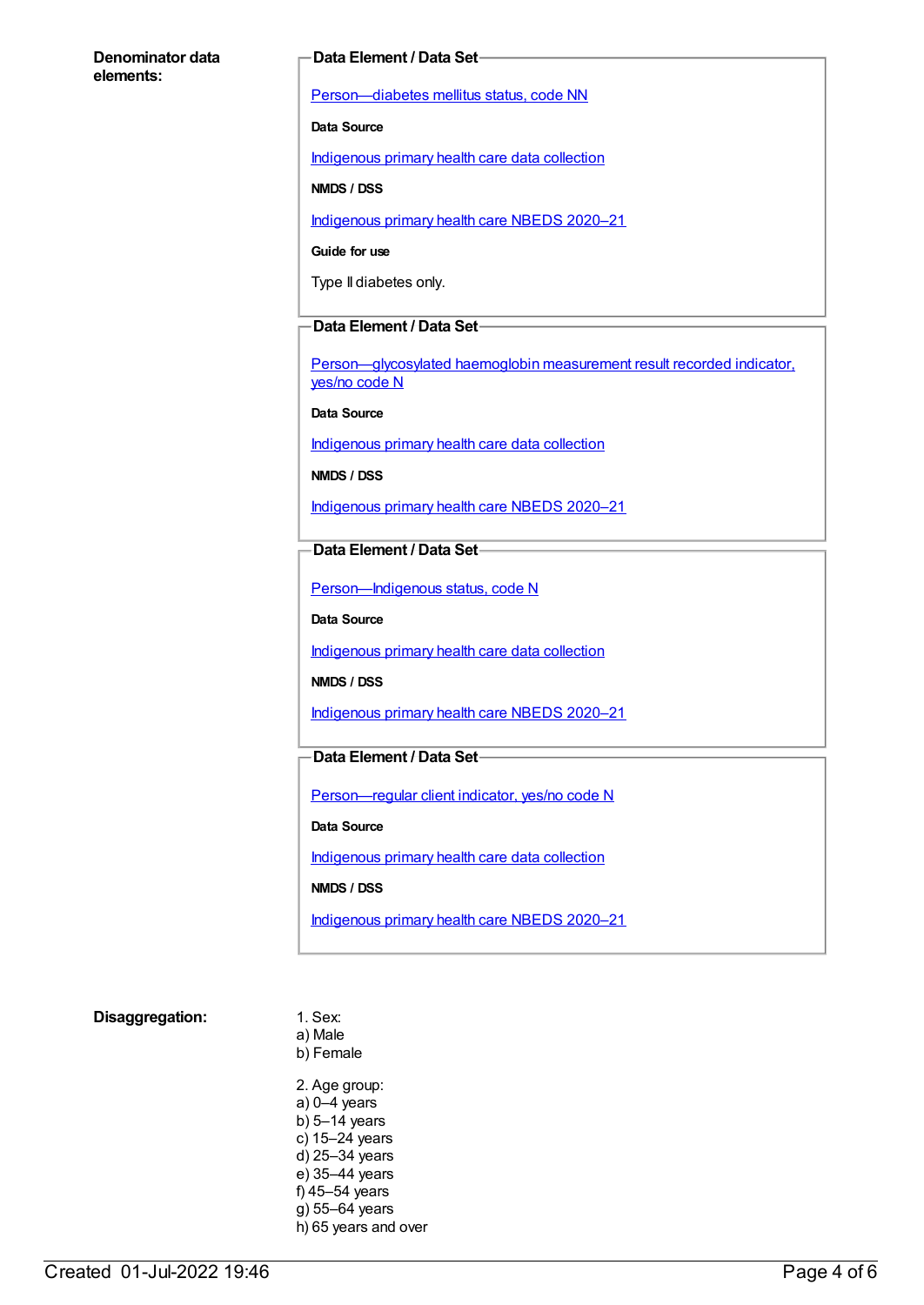| <b>Disaggregation data</b><br>elements: | <b>Data Element / Data Set-</b>                                                              |
|-----------------------------------------|----------------------------------------------------------------------------------------------|
|                                         | Person-age, total years N[NN]                                                                |
|                                         | Data Source                                                                                  |
|                                         | Indigenous primary health care data collection                                               |
|                                         | NMDS / DSS                                                                                   |
|                                         | Indigenous primary health care NBEDS 2020-21                                                 |
|                                         | Data Element / Data Set-                                                                     |
|                                         | Person-sex, code X                                                                           |
|                                         | Data Source                                                                                  |
|                                         | Indigenous primary health care data collection                                               |
|                                         | NMDS / DSS                                                                                   |
|                                         | Indigenous primary health care NBEDS 2020-21                                                 |
| <b>Comments:</b>                        | This indicator covers a 24 month reporting period from 1 January 2020 to 31                  |
|                                         | December 2021:                                                                               |
|                                         | • Indigenous primary health care NBEDS 2019-20 covers the period<br>01/01/2020 to 30/06/2020 |
|                                         | • Indigenous primary health care NBEDS 2020-21 covers the period<br>01/07/2020 to 30/06/2021 |
|                                         | Indigenous primary health care NBEDS 2021–22 (to be released) will cover                     |

#### Indigenous primary health care NBEDS 2021–22 (to be released) will cover the period 01/07/2021 to 31/12/2021.

## **Representational attributes**

| <b>Representation class:</b> | Percentage |
|------------------------------|------------|
| Data type:                   | Real       |
| Unit of measure:             | Person     |
| Format:                      | N[N].N]    |
|                              |            |

## **Indicator conceptual framework**

| <b>Framework and</b> | Effective/Appropriate/Efficient |
|----------------------|---------------------------------|
| dimensions:          |                                 |

## **Data source attributes**

#### **Data sources: Data Source**

[Indigenous](https://meteor.aihw.gov.au/content/430643) primary health care data collection

**Frequency**

6 monthly

**Data custodian**

Australian Institute of Health and Welfare.

## **Source and reference attributes**